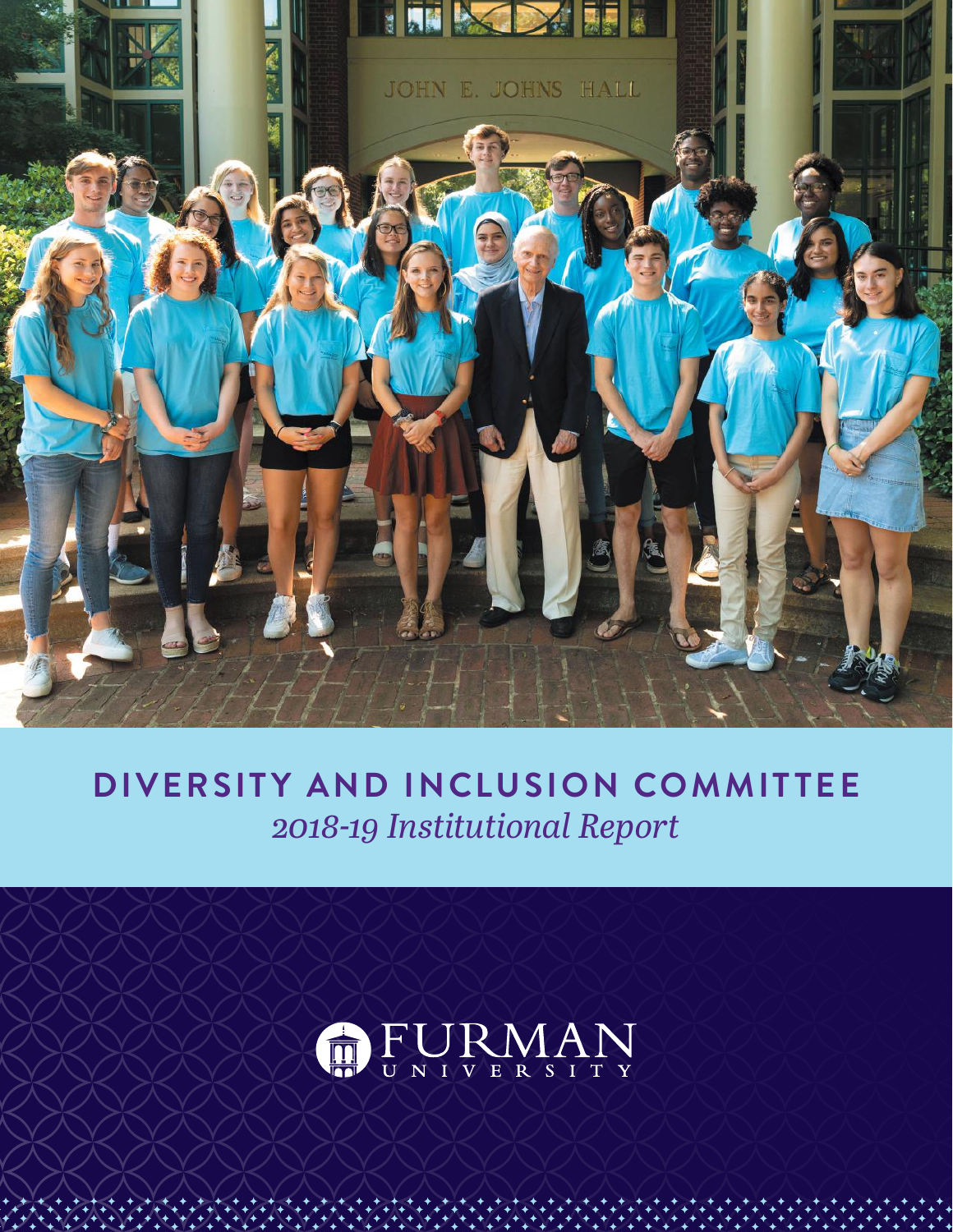



# **LETTER FROM THE CHIEF DIVERSITY OFFICER**

As the inaugural chief diversity officer at Furman, I am proud to support the work of the Diversity and Inclusion Committee. The committee has worked enormously hard to push Furman ahead as we seek to engage the institutional change necessary to support our efforts at building a diverse and inclusive community. As we move forward in the advancement of our diversity and inclusion efforts, I look forward to working with the committee in Furman's continuing effort to become an institution that "embraces diversity as an implicit value and as an explicit practice in all of its endeavors."

Sincerely,

Michael E. Jennings, Ph.D. *Chief Diversity Officer Professor of Education*

# **LETTER FROM THE CHAIRS**

This past year, Furman made new strides to realize the institution's commitment to being "a person-centered community, emphasizing the prime worth of persons and encouraging concern for others." While the Diversity and Inclusion Committee played a role, institutional change requires the collective efforts of all. Accordingly, we know this report does not capture everyone's work. We still thank you for positively contributing to our campus.

Although it is important to celebrate progress, it is equally necessary to acknowledge that the work of becoming a diverse, inclusive, and equitable institution is a continual process. We hope you will join in these efforts in the years to come.

Respectfully,

Sarah E. Worth, Ph.D. *Professor of Philosophy*

Neil E. Jamerson *Assistant Vice President for Student Development*

This report attempts to provide a snapshot of the gains made across campus and beyond related to diversity and inclusion. It is not an exhaustive list.

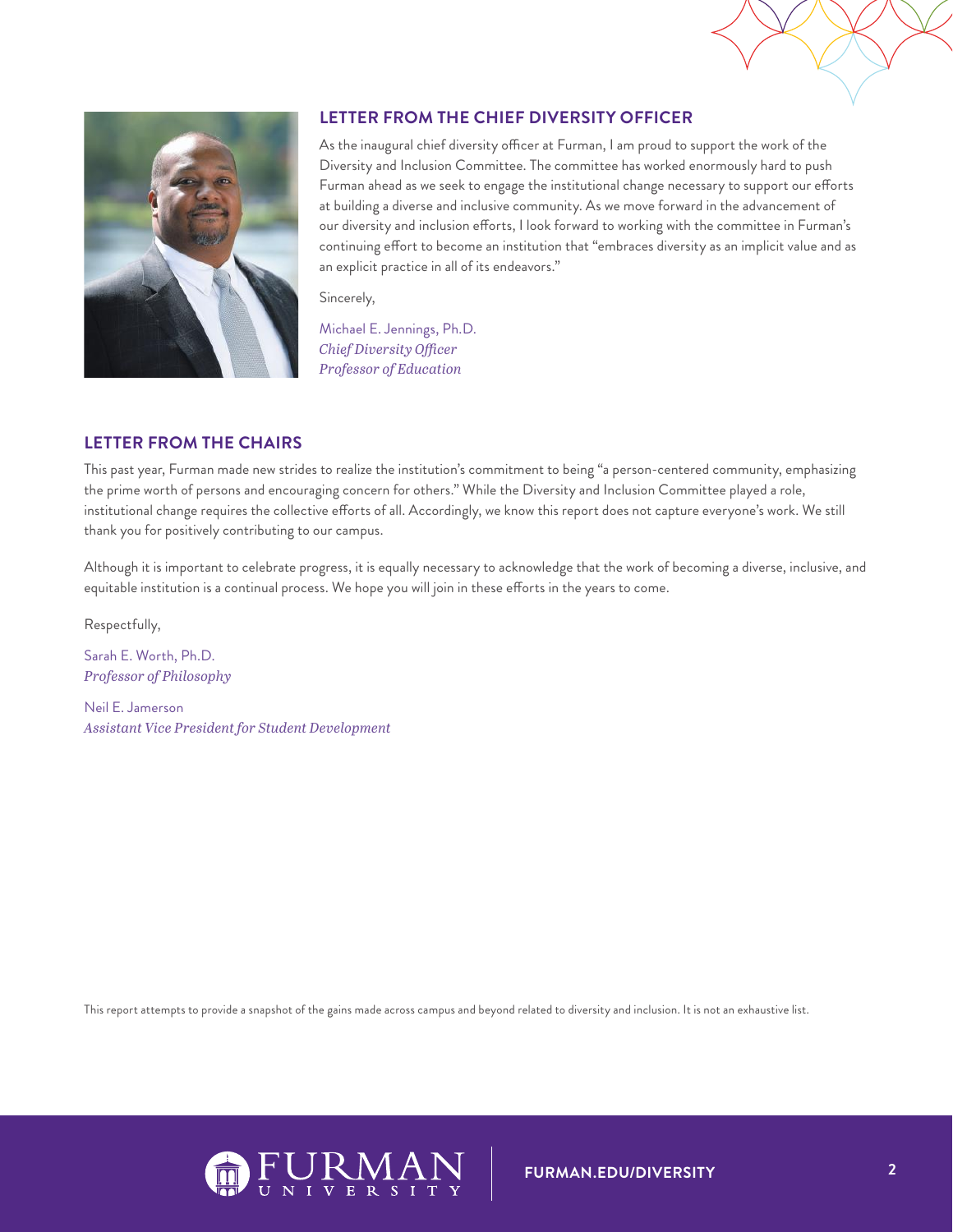# **AWARDS & GRANTS**

# *Charge:*

Continue selection process of committee's awards and grants. Award presentations will be moved from graduation to convocation in 2019. Committee will select Rosa Bodkin Award for students this year as well.

## *Committee:*

Judy Bagley (Incoming Chair); Shaniece Criss; Megan Dodgens; Courtney Firman; Brian Goess (Outgoing Chair/Spring sabbatical); Emily Zeytoonjian

### *Initiatives:*

- Received nine applications for mini-grants and awarded \$5,400. The mini-grant program is designed to promote and enhance one or more diversity themes, including climate, access, education, policy and assessment. This year, minigrant funds supported:
	- Building the clarinet studio music library by purchasing musical scores and relevant materials to study interpretation of Contemporary World Music;
	- The Riley Institute's Emerging Public Leaders program for high school students;
	- Training for Bridges to a Brighter Future's peer mentors;
	- Filming the stories of Furman's religious minority students and alumni by the Office of Spiritual Life;
	- Initiating the Paladin Conversation Partners to promote language practice between non-English speaking and English speaking individuals;
	- Photoshoot supplies for a new LGBTQ+ Furman website, "Out at Furman," which launched here: https://www.furman.edu/ diversity-inclusion/institutional-commitment/out-at-furman/
	- Presenting the film, "in Search of Israeli Cuisine," which was a joint effort between the Jewish Student Association, Culinary Club, Department of Middle East and Islamic Studies, Office of Spiritual Life and the Greenville Jewish Film Festival.
	- The Riley Institute's Advance Team hosting Mr. Ray Hinton who shared his experience in the criminal justice system and his efforts to bring about reform.





- Selected D&I Meritorious Award for Faculty and Staff as well as the Rosa Bodkin Student Award winner. The awards are presented annually to individuals who have demonstrated an emerging or sustained commitment to advance Furman's value of diversity, inclusion and multiculturalism on campus. The honorees are:
	- Faculty: Assistant Professor of Sociology Dr. Claire Whitlinger;
	- Staff: Post-Baccalaureate Fellow of Social Justice and Community Engaged Learning Emilee O'Brien; and
	- Student: Furman junior Erik Ortiz.

In addition to receiving an honorarium, the winners will be formally recognized during Furman's Fall Convocation, which takes place in late August.

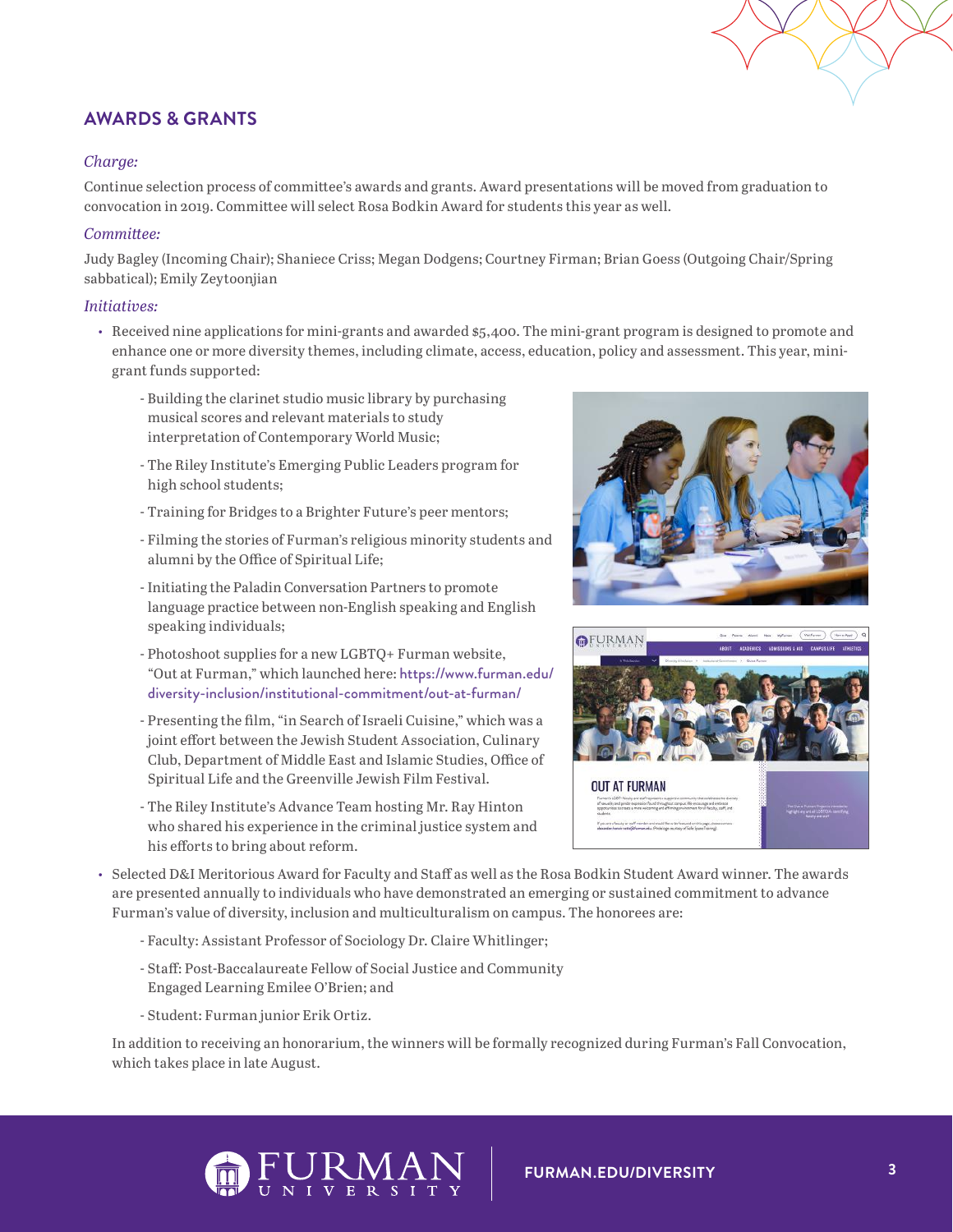# **FACULTY RECRUITMENT, ADVANCEMENT AND TENURE**

## *Charge:*

Continue supporting department chairs and Michael Jennings in the interviewing process for new hires. Make recommendations on exit interview process for faculty. Collaborate with staff sub-committee to report on the feasibility and desirability of faculty/staff affinity groups on campus. Other work as the sub-committee sees fit.

## *Committee:*

Robyn Andrews; Teresa Cosby (Chair); Kate Kaup; Nick Radel (ex officio); Paul Thomas; Kevin Treu.

#### *Initiatives:*

- Conducted 13 workshop trainings on inclusive hiring practices for the following academic departments conducting searches this year: Art, Asian Studies, Biology, Chemistry, Director of Bands, Economics, Health and Exercise Sciences, History, Latin Studies, Library, Math, Modern Languages, Politics and International Affairs, and Psychology. Moving forward, the training will be updated and departments who have been trained will not have to repeat if the training occurred within the last calendar year.
- Interviewed 44 faculty candidates. The purpose of faculty interviews is to impress upon the candidates Furman's commitment and valuing of diversity, to assess the candidates' commitment to diversity and to provide an opportunity for the candidate to ask questions of a faculty member who is not affiliated with the department they are interviewing with or administration about topics they want the interviewer to keep confidential. Moving forward, these interviews will be thirty minutes with that time split between the committee and Michael Jennings.

# **INTERNATIONALIZATION AND GLOBAL EXPERIENCE**

#### *Charge:*

Complete selection process for faculty fellowship. Meet with Housing & Residence Life, Office of Spiritual Life and other appropriate campus partners to prepare a report on the desirability and feasibility of creating an international village that brings together students studying away, language houses, international students and students committed to interfaith work. Other work as the sub-committee sees fit.

#### *Committee:*

John Armstrong; Connor Bradley (Co-Chair); Betsy Craig; Nancy Georgiev (Co-Chair); Brad Harmon; Lane Harris.



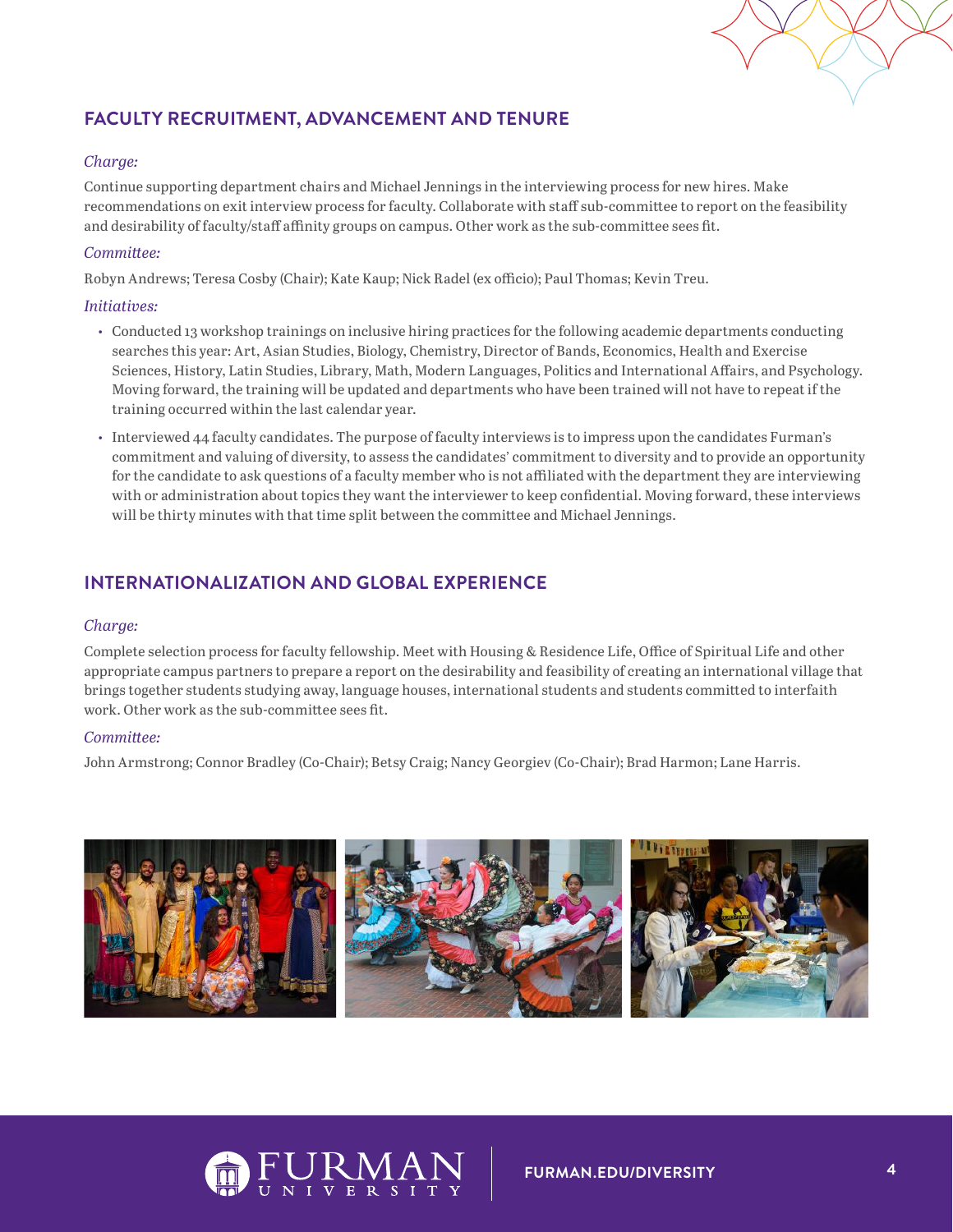## *Initiatives:*

- Determined that an international or global village is feasible within Housing & Residence Life; however, discovered several obstacles that would need to be weighed carefully. The final recommendation was that the international village could serve Housing & Residence Life well by providing single-semester housing for study away students, increasing the visibility of the language houses, offering a welcoming community to international students and providing roommates for exchange students. However, no decision was made to move forward until additional student input as well as input from faculty and staff working on related efforts could be engaged in dialogue about the concept.
- Selected Dr. Chirinjev Peterson as the faculty fellow. She will work directly with the Center for Inclusive Communities and report to Deborah Allen. The Rinker Center may also request consultation or collaboration on projects involving the international community of students, staff and faculty. Projects proposed by Dr. Peterson in the fellowship interview process included:
	- Launching a Furman faculty and staff host family program for incoming international students to expand students' options beyond Greenville-based community programs;
	- Expanding ambassador/conversation partner program; and
	- Conducting focus groups on identified needs of international students.

# **LGBTQ+ AFFAIRS**

#### *Charge:*

Advise on matters pertaining to LGBTQ+ issues, including, but not limited, to policy development and revision, recruitment and employee education. Promote inclusion of current scholarship on LGBTQ+ issues in the curricular and co-curricular offerings. Explore opportunities for officially recognized affinity group within employee ranks as well as web presence. Other work as the sub-committee sees fit.

## *Committee:*

Scott Henderson (co-chair), Alex Francis-Ratte (co-chair), Adi Dubash, Kelsey Hample, KC Cox, and Ben Efird.

## *Initiatives:*

- Used an "Out at Furman" t-shirt initiative to forge greater community among Furman's LGBTQ+ faculty and staff.
- Designed and coordinated the successful launch of a new webpage highlighting Furman's LGBTQ+ faculty and staff, which can be found at https://www.furman.edu/diversity-inclusion/institutional-commitment/out-at-furman/
- Conducted and analyzed the results of an informal campus survey to determine the degree to which various campus offices/divisions were addressing/meeting the Campus Pride Index criteria.
- Made several recommendations to improve resources serving LGBTQ+ faculty, staff and students, including meeting with the Director of the Center for Inclusive Communities regarding Safe Zone training/materials and the Assistant Vice President for Student Development regarding the Bias Incident Response & Support submission portal.
- Selected a student to receive the Chuck Evans LGBTQ+ Scholarship (\$5,000 annually).
- Robyn Andrews created and curated the library's LGBTQ+ resources webpage.





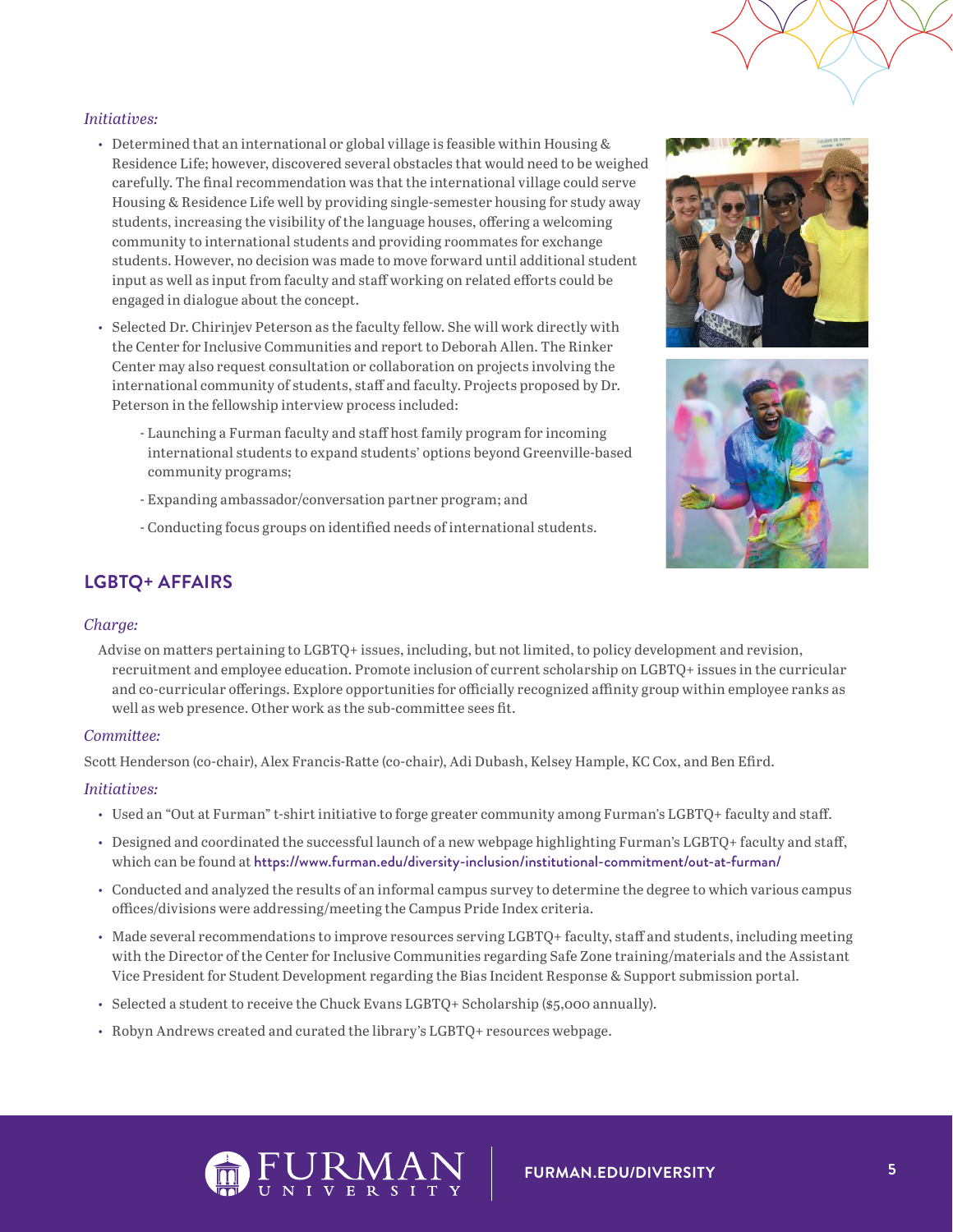

# **STAFF RECRUITMENT, ADVANCEMENT AND TRAINING**

# *Charge:*

Work with Michael Jennings on status of committee's recommendations regarding staff hiring and training practices. Collaborate with faculty sub-committee to report on the desirability and feasibility of faculty/staff affinity groups on campus. Other work as the sub-committee sees fit.

# *Committee:*

Robyn Andrews; Kristen Davis (Chair); Ben Efird; Linette Reyes-Berberena; Ron Thompson.

## *Initiatives:*

- Offered a variety of professional development opportunities in conjunction with campus and external partners on topics related to diversity and inclusion, including piloting Human Resources' civility workshops, offering the Center for Inclusive Communities' Safe Zone Trainings (Gender and Sexuality 101 and Visible Ally 201) to all staff, and offering PRISMA Health's conscious leadership training. Proposed all staff members complete Implicit Bias training.
- In conjunction with the Office of Human Resources and University Communications, continued the development of a recruitment prospectus to post with positions featured on the employment website that provides links to information on specific Furman initiatives (i.e. the Slavery Task Force, The Furman Advantage), as well as other resources such as Upstate Pride, Living in the Upstate, etc. to advise of the local community.
- Made several proposed changes to staff recruitment, including that hiring managers review demographic composition of their respective department/unit/division before posting positions, requiring hiring managers and search committee members attend Inclusive Hiring Practices training, asking candidates for positions at the professional level and above to provide a statement emphasizing work or educational experiences related to diversity and inclusion, and scheduling meetings between finalists for positions at the professional level and above with the Chief Diversity Officer or his designee to provide an evaluative assessment to the hiring manager.

# **STUDENT RECRUITMENT, RETENTION, AND PERSISTENCE**

# *Charge:*

Complete an initial list of dashboard data related to Furman's underrepresented students that would be helpful in guiding administrative decisions around recruitment, retention and persistence. Other work as the subcommittee sees fit.



# *Committee:*

Allyson Brown (Chair); Rob Carson; Brian Goess; Omar Mayar.

# *Initiatives/Resolutions Undertaken (This information will appear in end-of-year report to campus):*

- Revised Diversity & Inclusion website to include link to the Institutional Assessment and Research page so prospective students and families would have accurate information about the demographics of the Furman student body.
- Edited the Diversity & Inclusion brochure used by the Office of Admissions to highlight data regarding career preparation and post-graduation placement of historically underrepresented students.